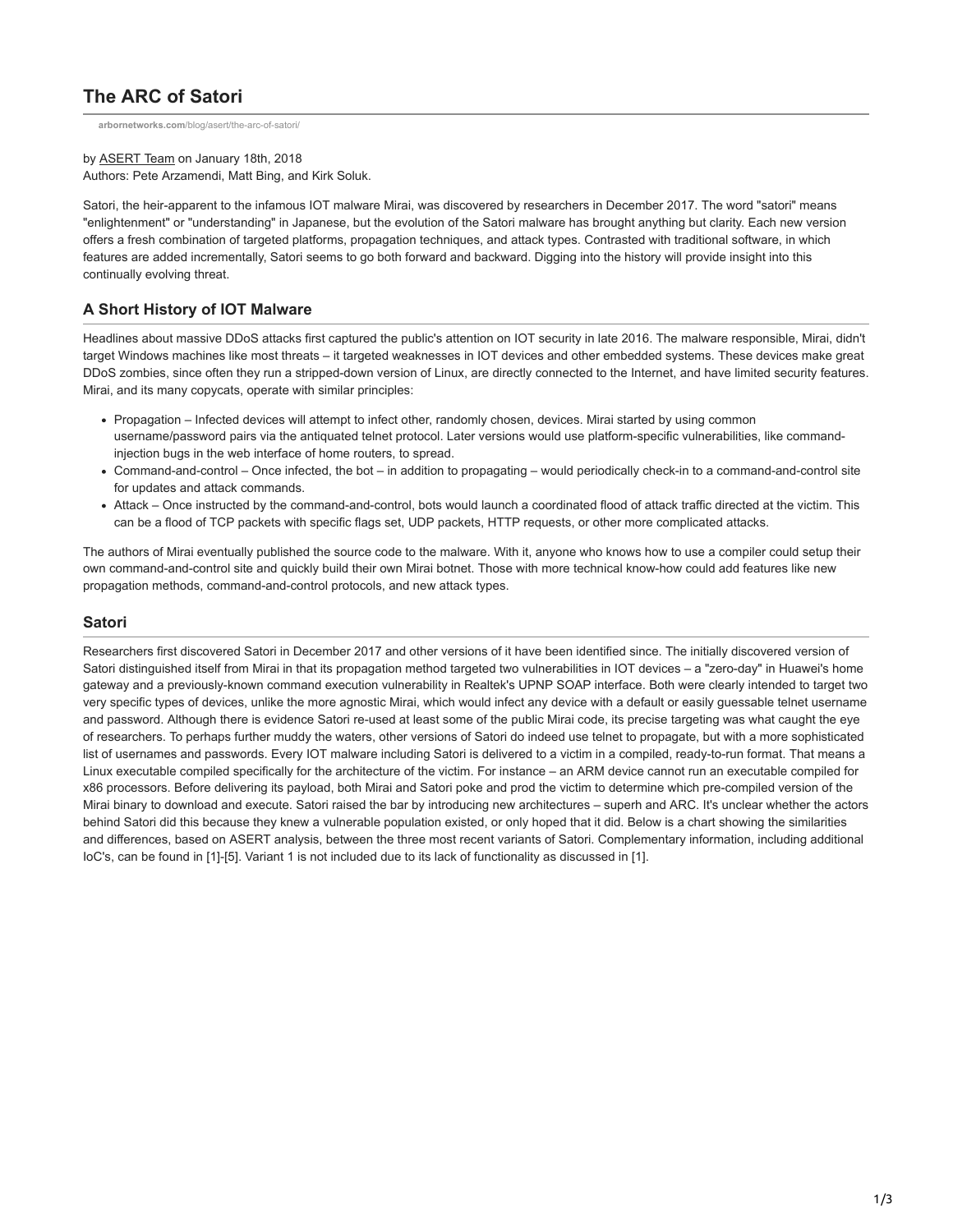# **Satori**

We distinguish the fourth variant of Satori, in part, because it appears to be the first known ARC malware. Adding the capability to run on the ARC chip set greatly expands the potential botnet population. According to [6], an article that was written in 2014, "ARC processor IP cores have been licensed by more than 190 companies and are used in more than 1.5 billion products a year." Furthermore, now that this new ground has been broken, it paves the way for other malware authors to target that architecture.